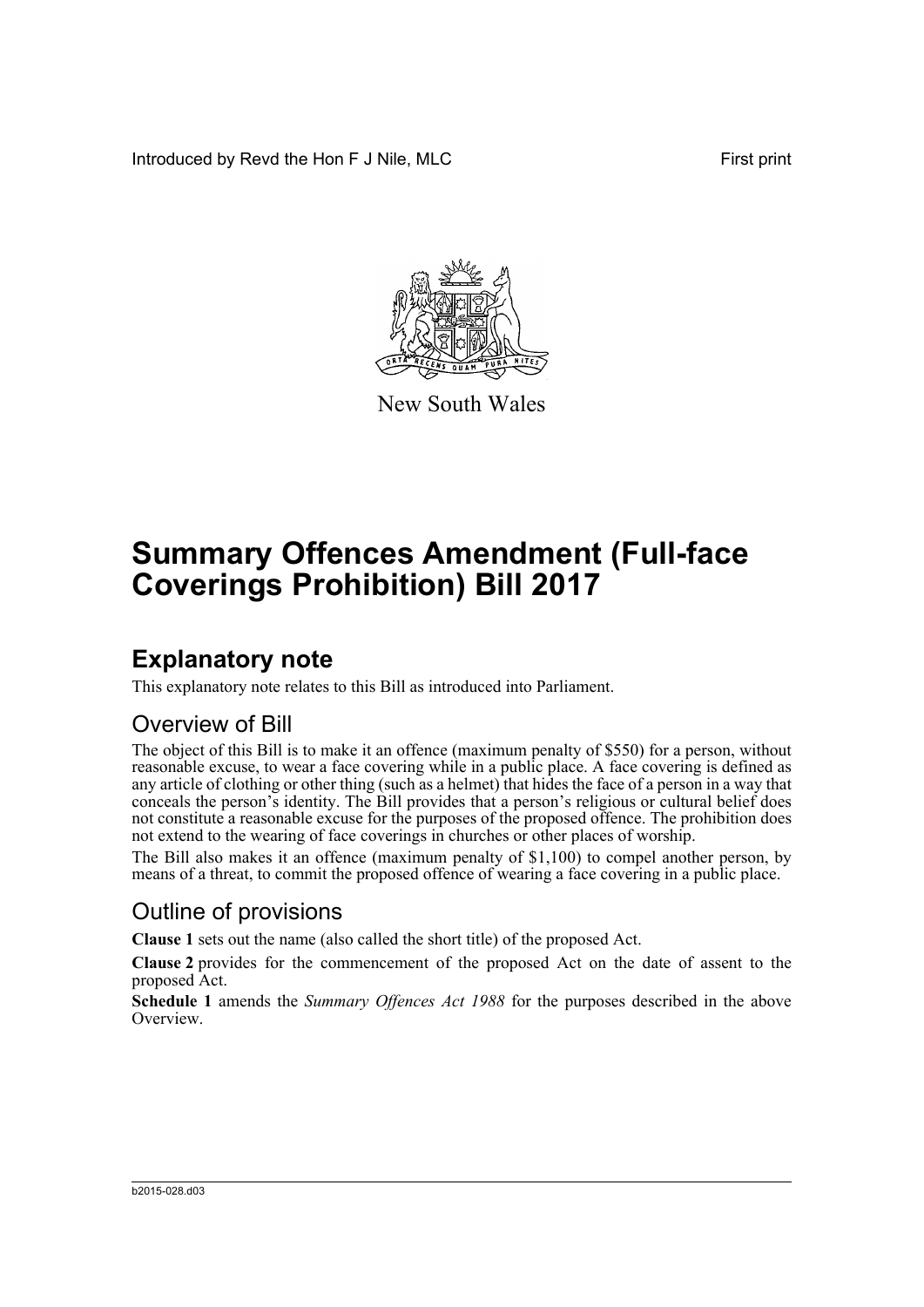Introduced by Revd the Hon F J Nile, MLC First print



New South Wales

# **Summary Offences Amendment (Full-face Coverings Prohibition) Bill 2017**

### **Contents**

| Schedule 1 | <b>Amendment of Summary Offences Act 1988 No 25</b> |      |
|------------|-----------------------------------------------------|------|
|            | 2 Commencement                                      |      |
|            | Name of Act                                         |      |
|            |                                                     | Page |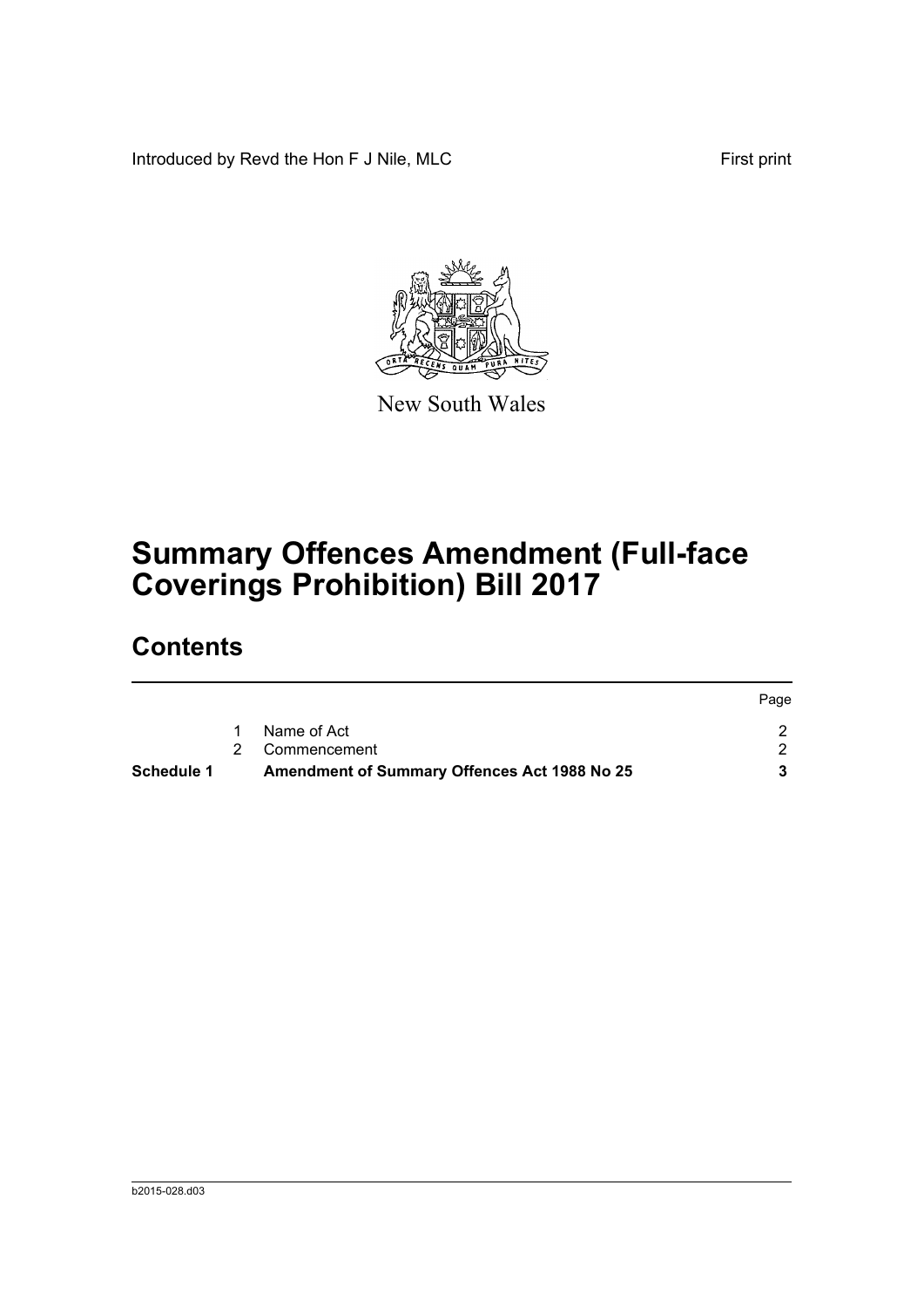

New South Wales

# **Summary Offences Amendment (Full-face Coverings Prohibition) Bill 2017**

No , 2017

#### **A Bill for**

An Act to prohibit people wearing full-face coverings in public places.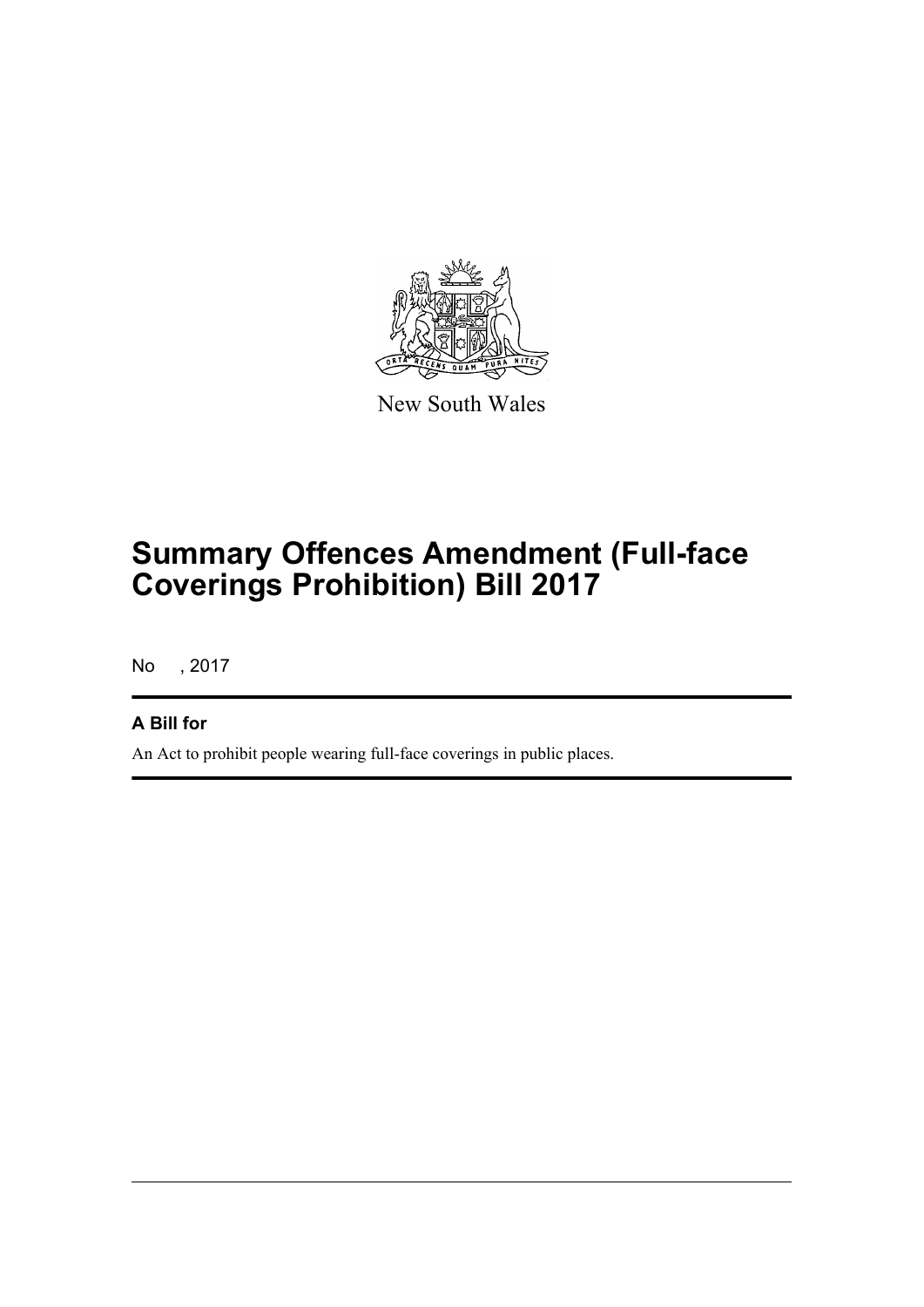<span id="page-3-1"></span><span id="page-3-0"></span>

| The Legislature of New South Wales enacts:                                                |        |
|-------------------------------------------------------------------------------------------|--------|
| Name of Act                                                                               | 2      |
| This Act is the Summary Offences Amendment (Full-face Coverings Prohibition)<br>Act 2017. | 3<br>4 |
| <b>Commencement</b>                                                                       | 5      |
| This Act commences on the date of assent to this Act.                                     | 6      |
|                                                                                           |        |